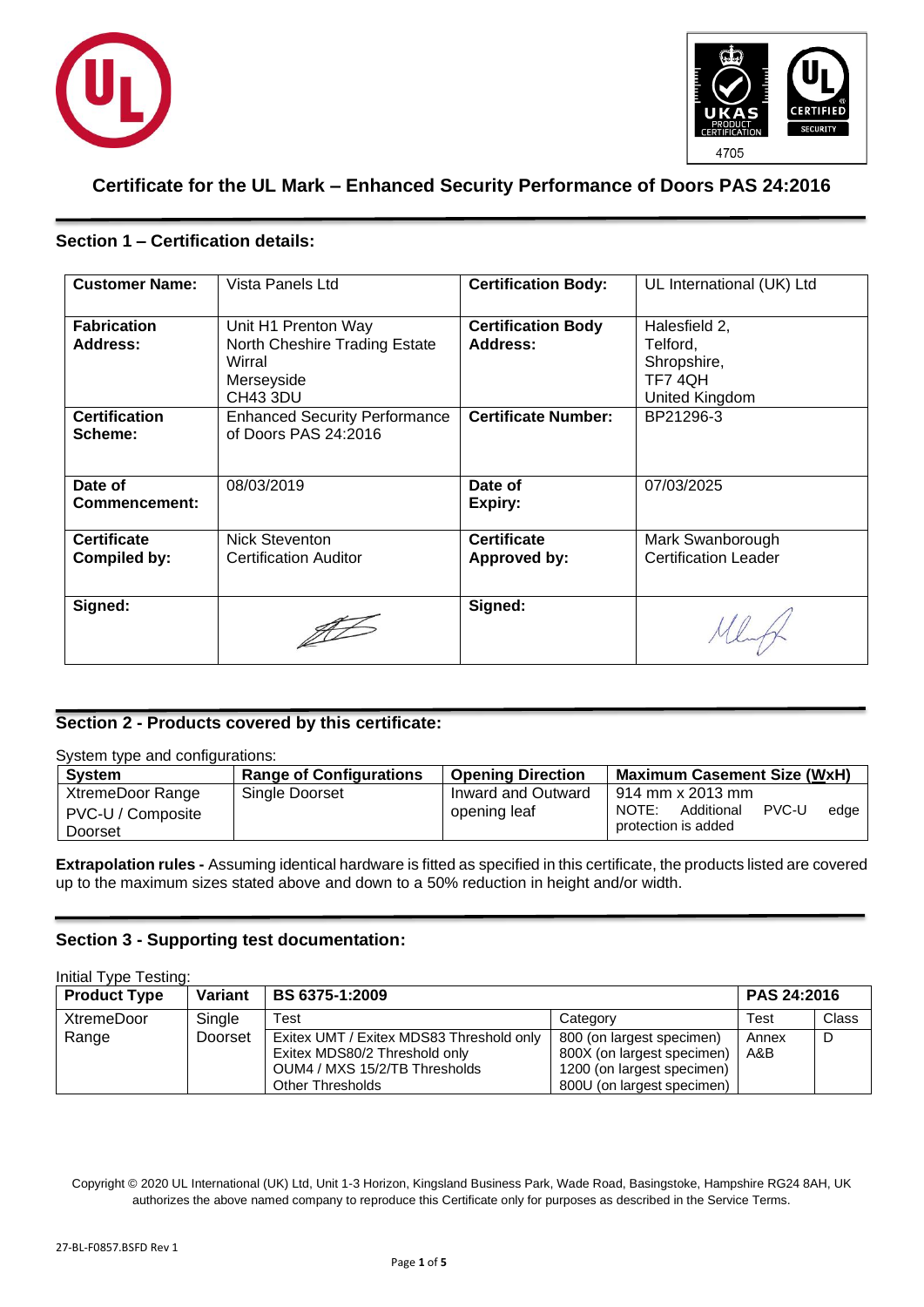# **Annex A – Product Details**

| Door Leaf             |                                                                                                                                         |                                                                                                                                                                                                                                                                                                  |
|-----------------------|-----------------------------------------------------------------------------------------------------------------------------------------|--------------------------------------------------------------------------------------------------------------------------------------------------------------------------------------------------------------------------------------------------------------------------------------------------|
|                       | Part No. / Material                                                                                                                     | Dimension (mm)                                                                                                                                                                                                                                                                                   |
| <b>Door Panel</b>     | Nan-Ya Plastics Corporation Standard<br>Range (SBD) - 44.5mm GRP Faced<br><b>Composite Door Blank</b>                                   | 46P, 48P, 68P, 00P, 6FP<br>2mm skins + ABS central board<br>Refer to Min / Max sizes above<br>Product code carries "ES" Suffix                                                                                                                                                                   |
|                       | DoorCo Ltd, GRP Composite 44 mm leaf<br>Internal/External skins + reinforcing, 2mm GRP<br>manufactured from SMC Core, polyurethane foam | 64C: 6 Panel & 4 panel long top<br>combo<br>4BT: 4 Panel Blank Top<br>6CT: 6 Line Cottage<br><b>VFL: Vertical Flush</b><br><b>GFL: Grooved Flush</b><br>4PA: 4 Panel Long Pre Aperture<br>3PA 3 Panel Sidelite<br>34L: 3/4 Lite<br>CFM: Craftsman<br><b>PFL: Links Flush</b><br>MZF: Monza Flush |
| Door edges            | PVC-U edge banding to stiles                                                                                                            | 44 x 2 PUR Hotmelt adhesive                                                                                                                                                                                                                                                                      |
| <b>Rain Deflector</b> | Exitex Rain Deflector and Exitex Rain Deflector<br><b>Expelex CFNS</b>                                                                  | 35 x 15 4No. 4 x 20 screws                                                                                                                                                                                                                                                                       |

| <b>Door Frame</b>     |                                       |                |
|-----------------------|---------------------------------------|----------------|
|                       | <b>Part No. / Material</b>            | Dimension (mm) |
|                       |                                       |                |
| <b>Head and Jambs</b> | Eurocell Ultimate 70 (Ref: EWS 031)   | 70 x 80        |
|                       | Eurocell Ultimate 70 (Ref: EWS 032)   | 70 x 65        |
|                       | Eurocell Ultimate 70 (Ref: EWS 033)   | 70 x 85        |
| <b>Reinforcement</b>  | PVC-U Extrusion for EWS031 profile    | 43 x 37        |
|                       | (Ref: EWS 831P) Location: Frame Jambs |                |
|                       | PVC-U Extrusion for EWS 032 profile   | 43 x 22        |
|                       | (Ref:EWS 832P) Location: Frame Jambs  |                |
| <b>Threshold</b>      | Exitex (Inward Opening):              |                |
|                       | <b>UMT</b>                            |                |
|                       | MDS70                                 |                |
|                       | <b>MDS80/2</b>                        |                |
|                       | MDS83                                 |                |
|                       | MDS25                                 |                |
|                       | <b>MDS140</b>                         |                |
|                       | <b>MDS150</b>                         |                |
|                       | <b>MWK R2/20</b>                      |                |
|                       | <b>MXS15/2/TB</b>                     |                |
|                       | Exitex (Outward Opening):             |                |
|                       | <b>OUM</b>                            |                |
|                       | OUM/4                                 |                |
|                       | <b>OUM/TD</b>                         |                |
|                       | <b>OUM125</b>                         |                |
|                       | Stormguard: (Inward Opening): AM3     |                |
|                       | Stormguard (Outward opening): AM5     |                |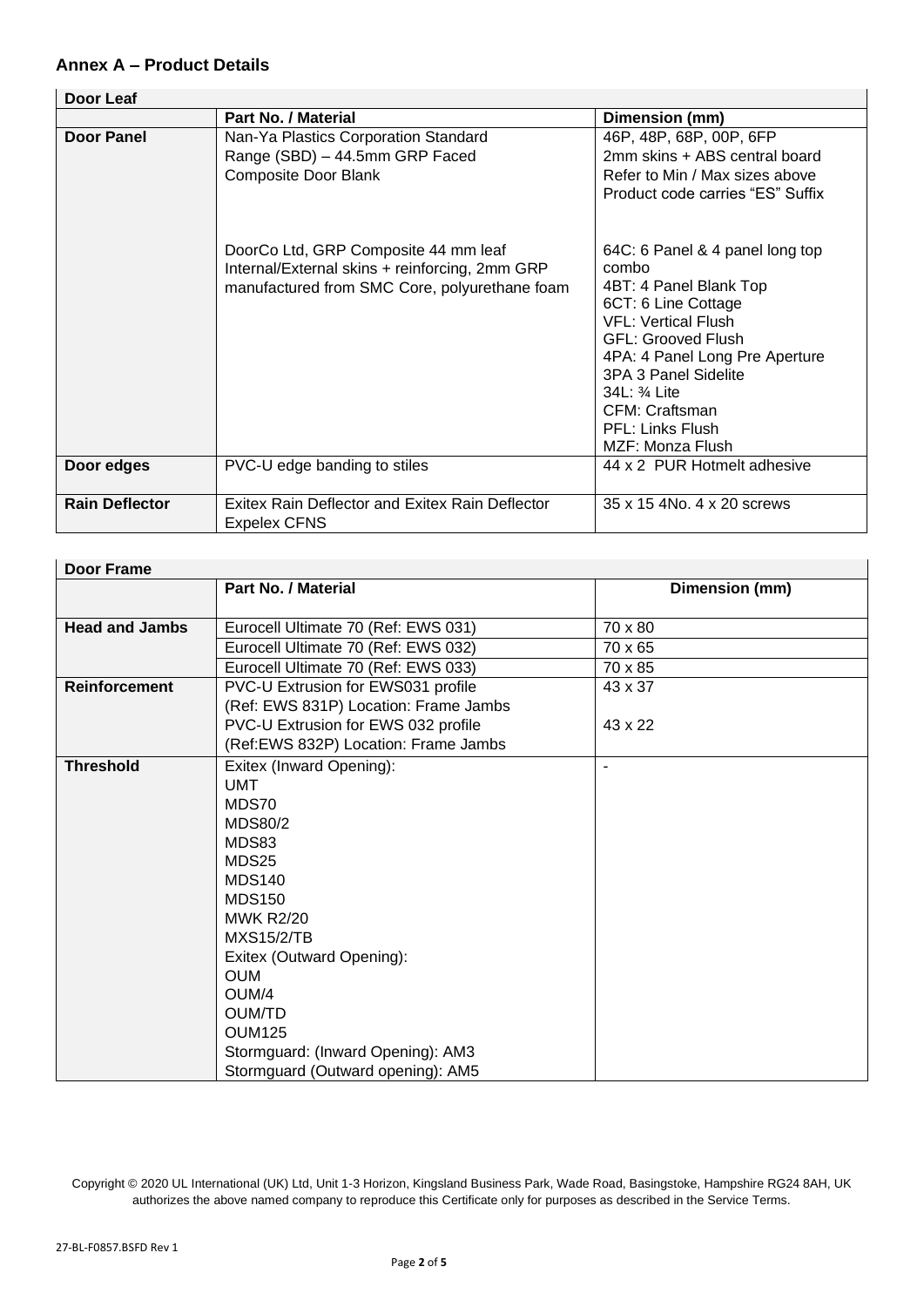| <b>Jointing Method</b> | Mechanically fixed to jamb reinforcement<br>screwports or timber stub<br>4.3 x 20 screws (Threshold to Sill)<br>4.0 x 60 screws (Sill to Jamb stub) |                                 |
|------------------------|-----------------------------------------------------------------------------------------------------------------------------------------------------|---------------------------------|
| <b>Sill</b>            | Eurocell Ultimate 70 (Ref: AC85 / BC85) -<br>Eurocell Ultimate 70 (Ref: AC150 / BC150)<br>Eurocell Ultimate 70 (Ref: AC180 / BC180)                 | 85 x 30<br>150 x 30<br>180 x 30 |

| <b>Perimeter sealing details</b> |                                          |   |
|----------------------------------|------------------------------------------|---|
|                                  | <b>Description / Part No. / Material</b> | - |
| <b>Frame reveal</b>              | <b>Option 1: Central Extrusions</b>      |   |
|                                  | <b>Ref: B200</b>                         |   |
|                                  | Type: Bubble gasket                      |   |
|                                  | Option 2: Eurocell Co-extruded gasket    | - |
|                                  | Linear / Schlegel / Exitex               | - |
|                                  | Type: Brush seal                         |   |
| <b>Seal continuity</b>           | Seals uninterrupted by hardware.         |   |
|                                  | Brush seal interrupted by hardware.      |   |

| <b>Glazing &amp; Infill</b> |                                                         |                           |
|-----------------------------|---------------------------------------------------------|---------------------------|
|                             | <b>Description / Part No. / Material</b>                | $\blacksquare$            |
|                             |                                                         |                           |
| <b>Glass</b>                | At least 1 pane must be class P1A according to BS       |                           |
| Configuration               | <b>EN 356</b>                                           |                           |
| <b>Cassette</b><br>internal | Nan-Ya plastics corporation clip and                    |                           |
| and                         | adhesive fixed glazing cassette system in               |                           |
| external face               | standard styles:                                        |                           |
|                             | MAS 9V: Sunburst                                        |                           |
|                             | MAS 7B: Half Glazed Arch + Grid                         |                           |
|                             | MAS 7D: Twin Arch                                       |                           |
|                             | MAS 9E/F: Eyebrow                                       |                           |
|                             | MAS 9W: Half Moon                                       |                           |
|                             | MAS 7A: Half Glazed Arch Top                            |                           |
|                             | MAS 9N: Twin Vertical                                   |                           |
|                             | MAS 9Q: Half Glazed                                     |                           |
|                             | MAS 7C: Half Glazed + Grid                              |                           |
|                             | MAS 9S: Twin tops                                       |                           |
|                             | MAS 2F: Mid panel                                       |                           |
|                             | MAS 9X: Oval                                            |                           |
|                             | MAS 9Y: Diamond                                         |                           |
|                             | MAS 7K: Centre panel (9 panel)                          |                           |
|                             | MAS 9M: Centre panel (8 panel)                          |                           |
|                             | MAS 7L: Low                                             |                           |
| Gasket                      | UK industrial tapes Ref: Foam 10 x 1.6                  | Between leaf and cassette |
|                             | UK industrial tapes / A.E Harris & Co. Ltd Ref: Prolink |                           |
|                             | 6mm / 10mm                                              |                           |
|                             | PU grip adhesive                                        | Cassette fixing lugs      |
| <b>Bead Fixings</b>         | Clip fixed                                              |                           |
|                             |                                                         |                           |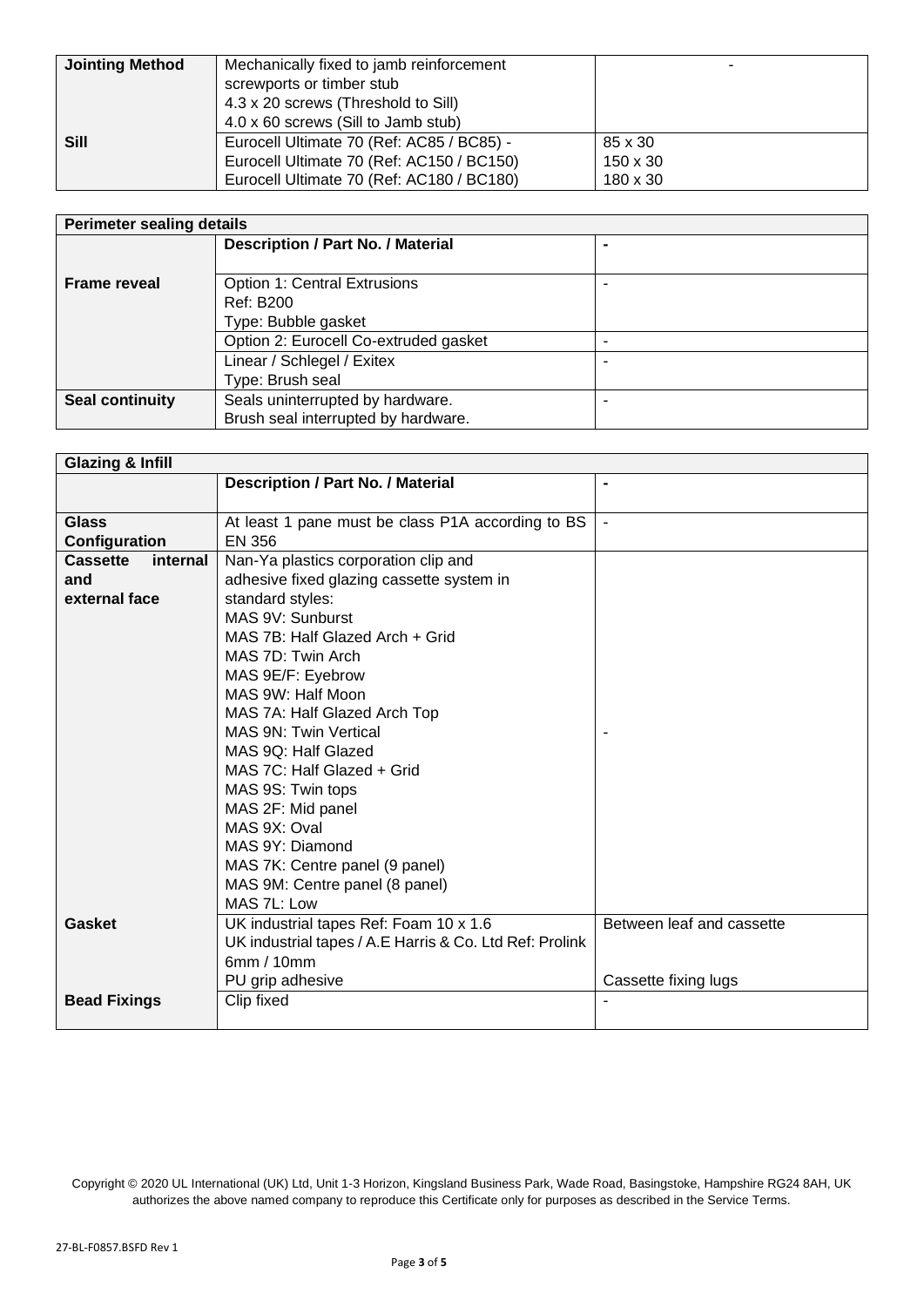| <b>Glazing &amp; Infill</b> |                                                    |                                     |
|-----------------------------|----------------------------------------------------|-------------------------------------|
|                             | <b>Description / Part No. / Material</b>           | $\blacksquare$                      |
|                             |                                                    |                                     |
| <b>Glass</b>                | At least 1 pane must be class P1A according to BS  | $\blacksquare$                      |
| Configuration               | <b>EN 356</b>                                      |                                     |
| <b>Cassette</b><br>internal | Door Co Craftsman 3 lite                           |                                     |
| and                         | <b>ODL Cassettes TriSys range</b>                  |                                     |
| external face               | Style 0806                                         |                                     |
|                             | Style 0836                                         |                                     |
|                             | Style 0836SR                                       |                                     |
|                             | Style 0836ST                                       |                                     |
|                             | Style 2236                                         |                                     |
|                             | Style 223609                                       |                                     |
|                             | Style 0718                                         |                                     |
|                             | Style HR01                                         |                                     |
|                             | Style HR05                                         |                                     |
|                             | Style 0824                                         |                                     |
|                             | Style 2236RT                                       |                                     |
|                             | Style 223611                                       |                                     |
|                             | <b>Style 0707</b>                                  |                                     |
|                             | Style 0864                                         |                                     |
|                             | Style 0764                                         |                                     |
|                             | Style 0848                                         |                                     |
|                             | Style 2248                                         |                                     |
|                             | ODL Cassettes CR range                             |                                     |
|                             | Style 816                                          |                                     |
|                             | Style 817                                          |                                     |
|                             | Style 818                                          |                                     |
| <b>Sealants</b>             | 10mm x 1.5mm Prolink 1500R Bluefilmic liner (GB10) | Between leaf/cassette and glass and |
|                             |                                                    | cassette                            |
| <b>Bead Fixings</b>         | Screw fixed with decorative clip fix cover         | ÷,                                  |

### **Hardware**

| ι ιαι νιναι σ              |                                                                                                                                                                                                                                                                                                                                                                                                                                                                                                                                                                                                                                                                                                                                 |                       |  |
|----------------------------|---------------------------------------------------------------------------------------------------------------------------------------------------------------------------------------------------------------------------------------------------------------------------------------------------------------------------------------------------------------------------------------------------------------------------------------------------------------------------------------------------------------------------------------------------------------------------------------------------------------------------------------------------------------------------------------------------------------------------------|-----------------------|--|
|                            | <b>Part No. / Material</b>                                                                                                                                                                                                                                                                                                                                                                                                                                                                                                                                                                                                                                                                                                      | <b>Fixings</b>        |  |
| <b>Cylinder</b>            | UAP (Ref: Zero Lift SXD) KM 561977 / 35/35 /<br>YALE (Ref: Anti-Bump Cylinder) KM 532920 / 35/35<br>Or an alternative cylinder and handle combination<br>can be used that meets the requirements of PAS<br>24:2016 as stated below;<br>• Cylinder certified to BS EN 1303:2015 including<br><b>Cylinder Vulnerability Assessment</b><br>• Cylinder certified to TS 007:2014 - 3 star level<br>• Cylinder certified to Sold Secure - Gold level<br>• Cylinder certified to PAS 24:2016 Annex A<br>• Combination of handle, cylinder & cylinder<br>protection<br>to have a minimum combined total of 3 star rating to<br>TS 007:2014 (e.g. 1 star cylinder $+ 2$ star handle or<br>1 star cylinder $+2$ star cylinder protection) | M5 machine screw      |  |
| <b>Cylinder protection</b> | Paddock Fabrications (Ref. Cylinder guard 9101)<br>Ingenious Locks & Hardware (Ref. Cylinder guard<br>6101)                                                                                                                                                                                                                                                                                                                                                                                                                                                                                                                                                                                                                     | M6 x 60 machine screw |  |
| <b>Handles</b>             | Handle:<br>Trojan Hardware & Design Ltd (Ref: Sparta) / 120<br>Lever $/$<br>Ingenious Locks and Hardware (Ref. 4000 / 4002<br>series) / 120 Lever                                                                                                                                                                                                                                                                                                                                                                                                                                                                                                                                                                               | M6 x 60 screws        |  |